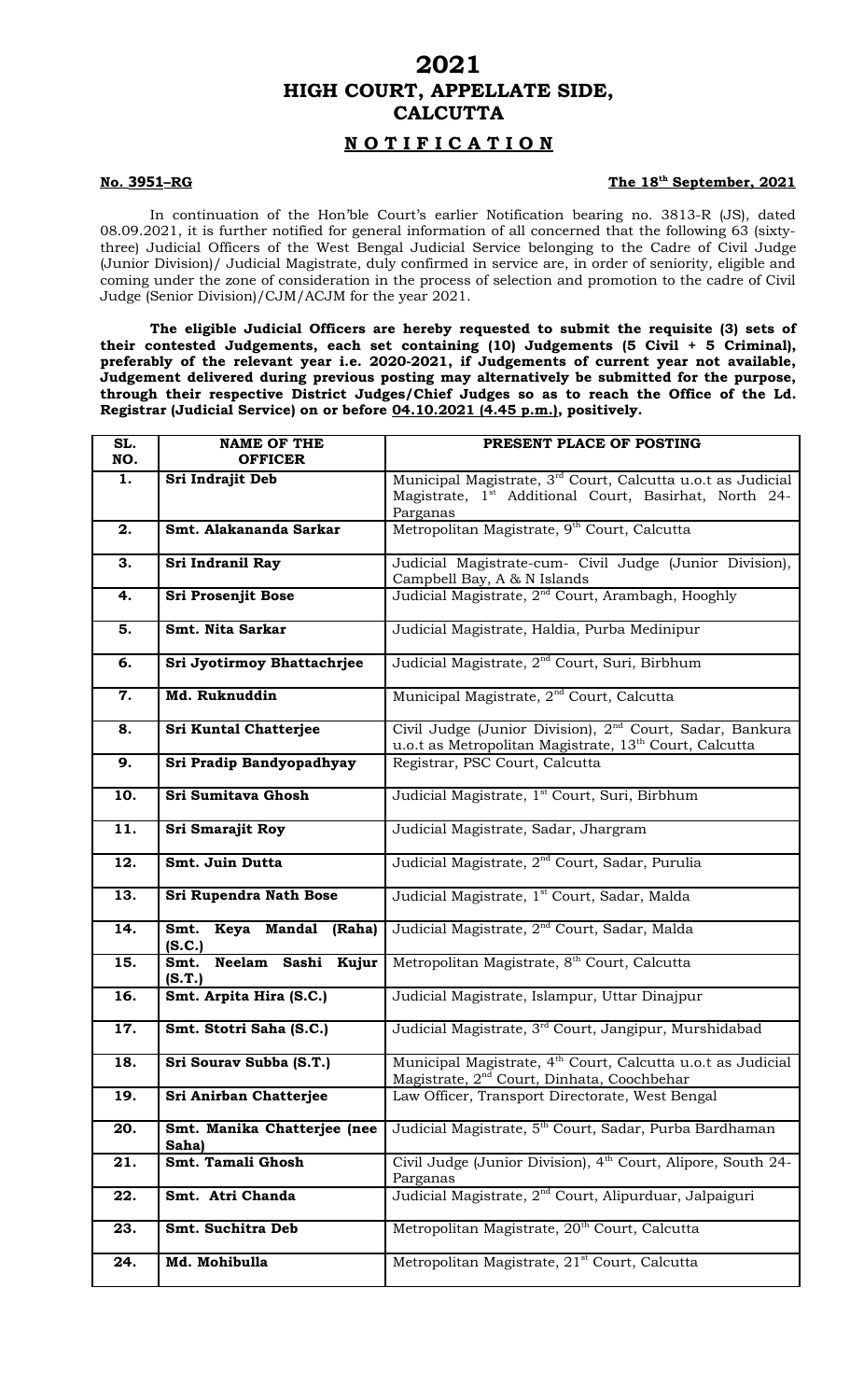| 25. | <b>Sri Indraneel Chakraborty</b> | Judicial Magistrate, 2 <sup>nd</sup> Court, Raghunathpur, Purulia                                                                                                                            |
|-----|----------------------------------|----------------------------------------------------------------------------------------------------------------------------------------------------------------------------------------------|
| 26. | Sri Jayanta Bhattacharya         | Civil Judge (Junior Division) -cum- Judicial Magistrate,<br>Mathabhanga, Coochbehar                                                                                                          |
| 27. | Smt. Sanghamitra Debnath         | Principal Magistrate, Juvenile Justice Board, Jalpaiguri                                                                                                                                     |
| 28. | <b>Smt. Sremoyee Chakraborty</b> | Judicial Magistrate, 3 <sup>rd</sup> Court, Sadar, Malda u.o.t as<br>Judicial Magistrate, 2 <sup>nd</sup> Court, Ranaghat, Nadia                                                             |
| 29. | Sri Dibyendu Nath (BC)           | Judicial Magistrate, Railway Court, NJP, Jalpaiguri                                                                                                                                          |
| 30. | Sri Amit Sarkar (SC)             | Judicial Magistrate, 3rd Court, Bishnupur, Bankura u.o.t<br>as Civil Judge (Junior Division)-cum-Judicial Magistrate,<br>Dinhata, Coochbehar                                                 |
| 31. | Sri Debasish Barman (SC)         | Judicial Magistrate, Raghunathpur, Purulia                                                                                                                                                   |
| 32. | Sri Tashi Phuntsok (ST)          | Judicial Magistrate, 2 <sup>nd</sup> Court, Islampur, Uttar Dinajpur                                                                                                                         |
| 33. | Smt. Anusha Lama (ST)            | Civil Judge (Junior Division), Raghunathpur, Purulia                                                                                                                                         |
| 34. | Smt. Chirasree Banerjee          | Metropolitan Magistrate, 19 <sup>th</sup> Court, Calcutta                                                                                                                                    |
| 35. | Sri Sohan Mukhopadhyay           | Metropolitan Magistrate, 6 <sup>th</sup> Court, Calcutta                                                                                                                                     |
| 36. | <b>Sri Saurav Dey</b>            | Civil Judge (Junior Division), 3 <sup>rd</sup> Court, Baruipur, South<br>24-Parganas u.o.t. as Civil Judge (Junior Division), $1st$<br>Court, Jangipur, Murshidabad                          |
| 37. | Sri Nilanjan Paladhi             | Civil Judge (Junior Division), 1st Court, Bolpur, Birbhum                                                                                                                                    |
| 38. | Smt. Khaleda Mannan              | Metropolitan Magistrate, 17 <sup>th</sup> Court, Calcutta u.o.t as<br>Judicial Magistrate, Gangarampur at Buniadpur, Dakshin<br>Dinajpur                                                     |
| 39. | Sm. Keya Sarkar                  | Principal Magistrate, Juvenile Justice Board, Nadia                                                                                                                                          |
| 40. | Sri Soumyajit Bhattacharjee      | Judicial Magistrate, Sadar, Kalimpong                                                                                                                                                        |
| 41. | Sri Somnath Das.                 | Judicial Magistrate, 6 <sup>th</sup> Court, Sadar, Purba Bardhaman<br>u.o.t. as Judicial Magistrate, Bidhannagar, North 24-<br>Parganas since                                                |
| 42. | Mr. Shahid Parvej                | Judicial Magistrate, 6 <sup>th</sup> Court, Sadar, Howrah u.o.t as<br>Civil Judge (Junior Division), Buniadpur,<br>Dakshin<br>Dinajpur                                                       |
| 43. | Sri Reejit Kumar Gayen           | Judicial Magistrate, Sadar, Darjeeling                                                                                                                                                       |
| 44. | <b>Sri Bibek Tamang</b>          | Judicial Magistrate, Dubrajpur, Birbhum                                                                                                                                                      |
| 45. | Sm. Namrata Singh                | Judicial Magistrate, 5 <sup>th</sup> Court, Sadar, Bankura u.o.t as<br>Metropolitan Magistrate, 5 <sup>th</sup> Court, Calcutta                                                              |
| 46. | Smt. Shivi Srivastava            | Principal Magistrate, Juvenile Justice Board, Malda u.o.t<br>as Judicial Magistrate, Bongaon, North 24-Parganas                                                                              |
| 47. | Smt. Dibyasree Das               | Civil Judge (Junior Division), Nabadwip, Nadia u.o.t. as<br>Civil Judge (Junior Division)-cum-Judicial Magistrate,<br>Mekhligunj, Coochbehar                                                 |
| 48. | Smt. Manali Samanta              | Judicial Magistrate, 6 <sup>th</sup> Court,<br>Asansol,<br>Paschim<br>Bardhaman                                                                                                              |
| 49. | Smt. Payel Banerjee - II         | Principal Magistrate, Juvenile Justice Board, Dakshin<br>Dinajpur                                                                                                                            |
| 50. | Smt. Soroshi Goswami             | Civil Judge (Junior Division), 2 <sup>nd</sup> Court, Jangipur,<br>Murshidabad u.o.t as Judicial Magistrate, 6 <sup>th</sup> Court,<br>Sadar, Howrah                                         |
| 51. | Sri Anindya Sen                  | Metropolitan Magistrate, 4 <sup>th</sup> Court, Calcutta                                                                                                                                     |
| 52. | Smt. Smita Saha                  | Metropolitan Magistrate, 22 <sup>nd</sup> Court, Calcutta                                                                                                                                    |
| 53. | Smt. Krishnakoli Mukherjee       | Judicial Magistrate, 4 <sup>th</sup> Court, Sadar, Howrah u.o.t as<br>Judicial Magistrate-cum-Civil Judge (Junior Division), 1 <sup>st</sup><br>Court, Port Blair, Andaman & Nicobar Islands |
| 54. | Chandrani<br>Smt.<br>Chakraborty | Judicial Magistrate, 1 <sup>st</sup> Court, Sadar, Coochbehar                                                                                                                                |
| 55. | Sri Avik Kumar Chatterjee        | Judicial Magistrate, 3 <sup>rd</sup> Court, Alipurduar, Jalpaiguri u.o.t<br>as Municipal Magistrate, 3rd Court, Calcutta                                                                     |
| 56. | Sri Somnath Kundu                | Judicial Magistrate, 1 <sup>st</sup> Court, Jangipur, Murshidabad                                                                                                                            |
| 57. | Sri Arijit Mandal - I<br>(SC)    | Judicial Magistrate, 4 <sup>th</sup> Court, Krishnagar, Nadia                                                                                                                                |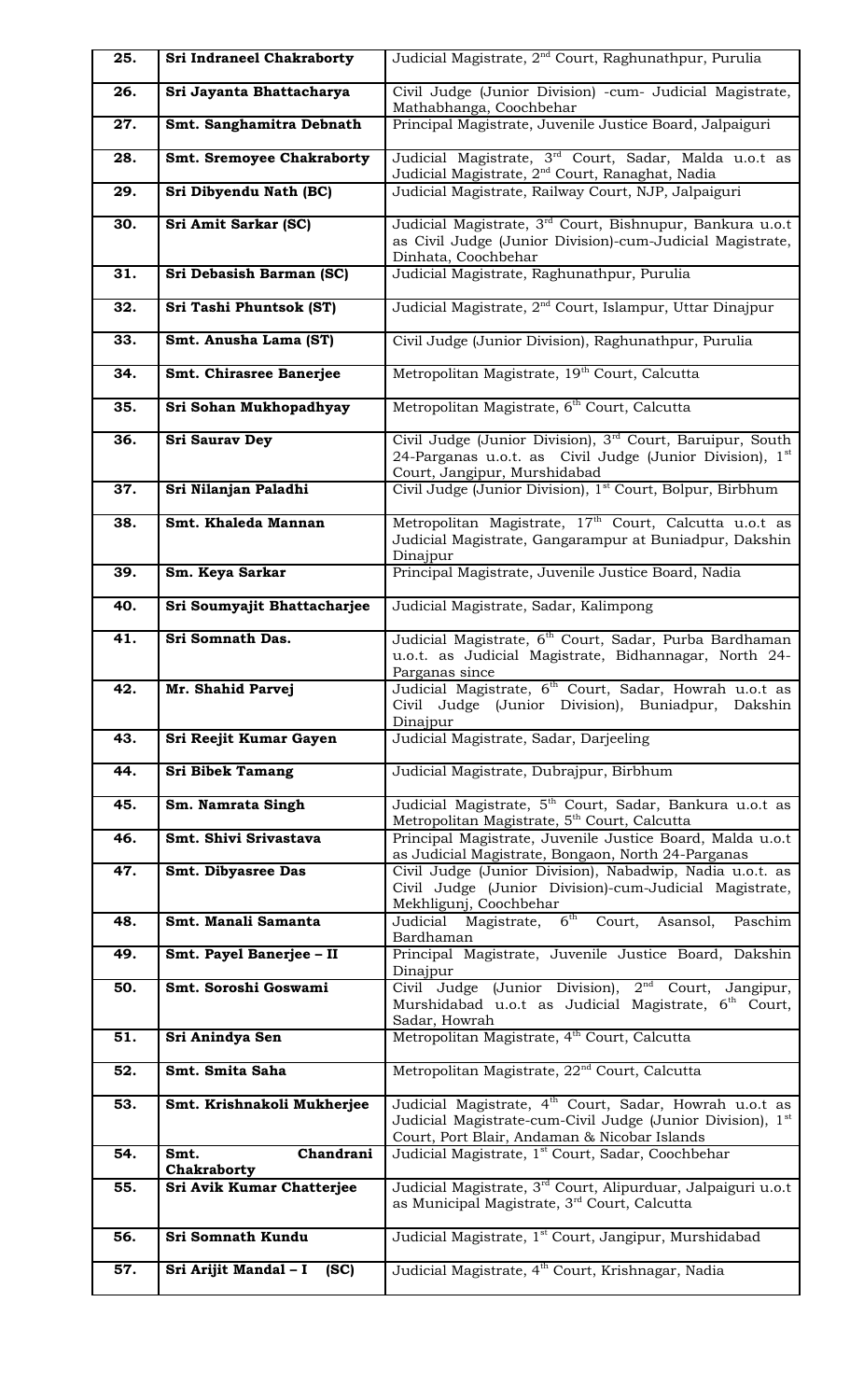| 58. | Sadhukhan<br>Kingshuk<br>Sri | Civil Judge (Junior Division), Siliguri, Darjeeling u.o.t as          |
|-----|------------------------------|-----------------------------------------------------------------------|
|     | (BC)                         | Civil Judge (Junior Division), Additional Court, Lalbagh,             |
|     |                              | Murshidabad                                                           |
| 59. | Sri Debabrata Biswas (SC)    | Judicial Magistrate, 1 <sup>st</sup> Addl. Court, Basirhat, North 24- |
|     |                              | Parganas u.o.t as Judicial Magistrate-cum-Civil Judge                 |
|     |                              | (Junior Division), 2 <sup>nd</sup> Court, Port Blair, Andaman &       |
|     |                              | Nicobar Islands                                                       |
| 60. | Mr. Shriniyas Prasad Shah    | Metropolitan Magistrate, 15 <sup>th</sup> Court, Calcutta             |
| 61. | Smt. Monila Bhutia (ST)      | Principal Magistrate, Juvenile Justice Board, Calcutta                |
|     |                              |                                                                       |
| 62. | Sri Obed Tshering Lepcha     | Judicial Magistrate, Tehatta, Nadia                                   |
|     | (ST)                         |                                                                       |
| 63. | Smt. Tsering Choden (ST)     | Judicial Magistrate, 3 <sup>rd</sup> Court, Purulia                   |
|     |                              |                                                                       |

The office of Assistant Registrar-I, High Court, A.S., Calcutta, may be contacted for further information on all working days, between (11.00 a.m. and 4.45 p.m.), over Phone No. 033-2254- 8065/033-2254-8094/033-2243-6080.

> **Sd/- Registrar General-cum- Secretary, Selection Board**